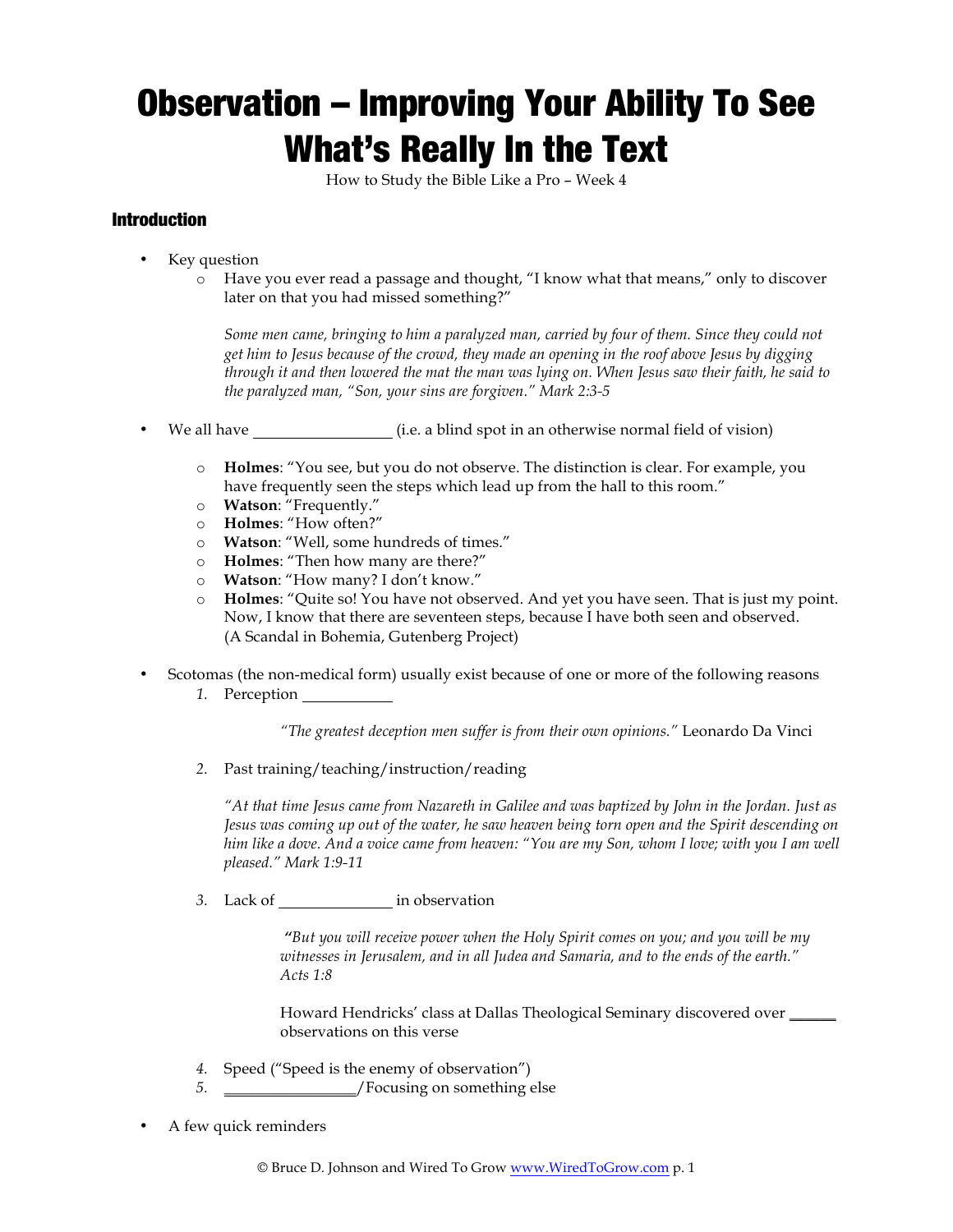- 1. Interpretation = what the text meant (to the original audience)
- 2. Application = what the text  $\qquad \qquad$  today (for you or others)
- 3. The goal in accurate interpretation isn't to be a certain knower but a responsible interpreter. Certainty is an illusion. Probability is a reality.
- 4. The hermeneutical spiral should always remind you to be humble
- 5. There are four steps to studying the Bible like a pro (ORIA)
	- Observation ("What do I see?")
	- Research ("What could this mean?")
	- § Interpretation ("What did it mean?")
	- Application ("What does this mean for me?")
- 6. The Bible is an document, not a systematic theology
- 7. Context reigns as king in interpretation (the first of 14 principles of interpretation we discussed in week two)
- 8. \_\_\_\_\_\_\_\_\_\_\_\_\_\_ can significantly influence the meaning of a text

### I. The Process of Responsible Observation

1. \_\_\_\_\_\_\_\_\_\_\_\_\_\_ to be filled with the Holy Spirit and ask Him to lead you into truth

*"Open my eyes that I may see wonderful things in your law" Psalm 119:18*

- 2. Be mindful of your own (self-acuity)
- 3. \_\_\_\_\_\_\_\_\_\_\_ down your reading pace. Bible study isn't about speed.
	- My recommendation write out the text (yes, old school with pen and paper whenever possible). If you simply did this one thing, you'd be a better observer and interpreter.
		- i. Write out each verse using double spacing
		- ii. Break the text at normal thought changes (i.e. this is NOT the same thing as diagramming a sentence in English class)
		- iii. Add an extra line between verses
		- iv. Write the text number in the left margin
		- v. Don't worry about perfection. You're not turning this in.
- 4. Read the text through a couple of times. Don't you've "seen" everything correctly the first time through (remember Da Vinci). Use your pen and paper and interact with the verse (circle, underline, draw arrows, enumerate, come up with short cuts like "?" = question or "R" for research or "HNI" for "Have no idea" etc.).
- 5. Ask of questions of the text (start with the 5 W's and H) a. Who? What? When? Where? Why? How?
- 6. Always focus on what you \_\_\_\_—not what it meant or what it means—at this stage of the process
- 7. If you're reading just a verse or two, always read the verses surrounding them
- 8. Optional Ideas
	- a. Read the passage in different translations (Key question: "Where do they differ?")
	- b. Read parallel passages (e.g. the gospels often have parallel pericopes)

*"When all the people were being baptized, Jesus was baptized too. And as he was praying, heaven was opened and the Holy Spirit descended on him in bodily form like a dove. And a voice came from heaven: "You are my Son, whom I love; with you I am well pleased." Luke 3:21-22*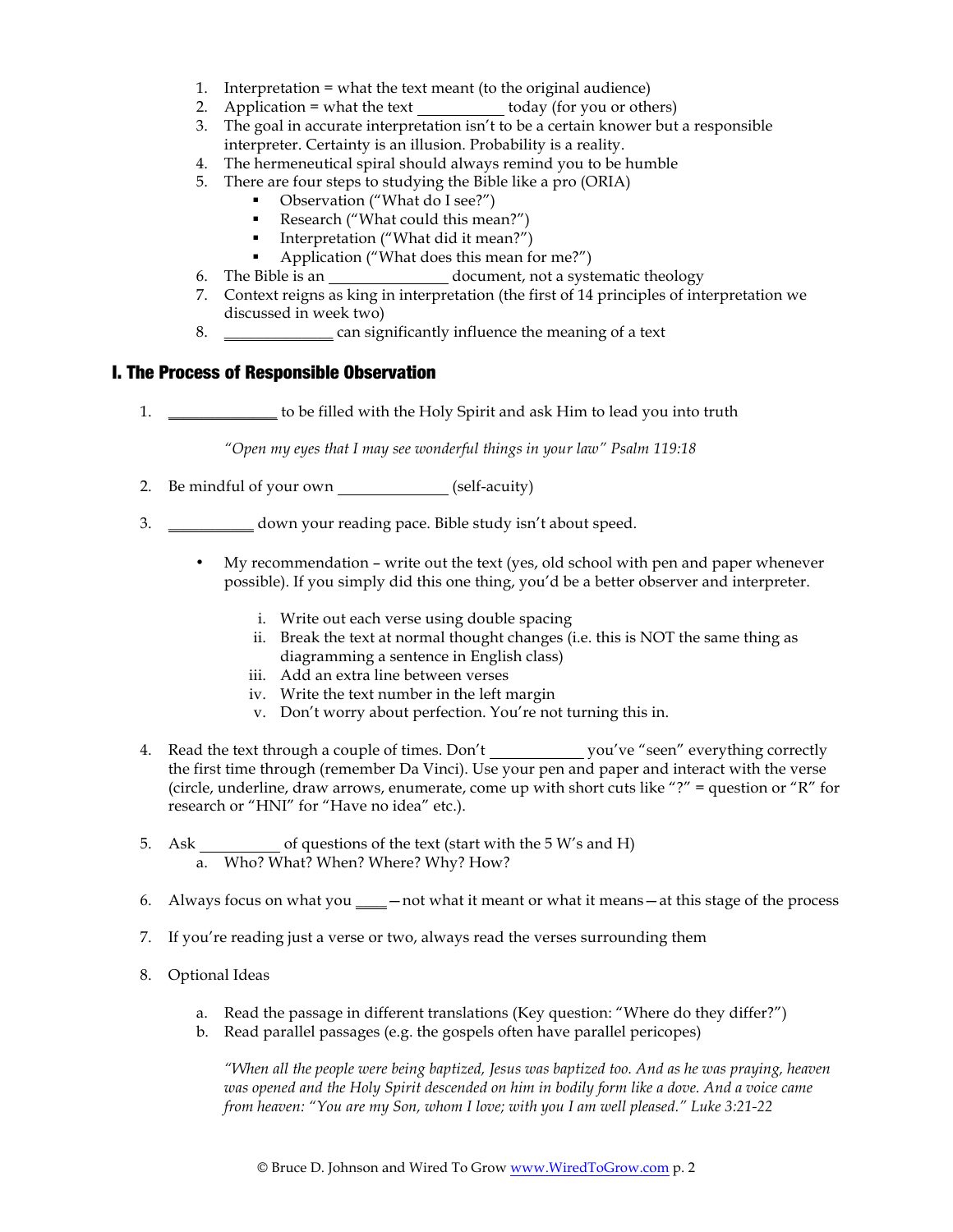*As soon as Jesus was baptized, he went up out of the water. At that moment heaven was opened, and he saw the Spirit of God descending like a dove and alighting on him. And a voice from heaven said, "This is my Son, whom I love; with him I am well pleased." Matthew 3:16-17*

c. Listen to the text being read

## II. What to Look For When You're Observing

- 1. \_\_\_\_\_\_\_\_\_\_\_\_\_\_\_\_\_ (refer to week two)
	- a. Literary
	- b. Historical
	- c. Geographical
	- d. Theological
	- e. Authorial
- 2. Literary form (refer to week three)
	- a. What genre is it (e.g. narrative, law, parable, prophecy, poetry, etc.)?
	- b. What figure of speech is it (e.g. metaphor, simile, hyperbole, etc.)?

#### 3. Grammar

a. Sentence structure (subject, verb, object, adverbs, adjectives, \_\_\_\_\_\_\_\_\_\_\_\_\_\_, etc. ... which are all much easier to see if you're writing out your verses)

> *"Conjunction Junction, what's your function? Hooking up cars and making 'em function" School House Rock*

b. Verb tense

*"Therefore I tell you, whatever you ask for in prayer, believe that you have received it, and it will be yours. Mark 11:24*

*"What shall we say, then? Shall we go on sinning so that grace may increase? By no means! We are those who have died to sin; how can we live in it any longer?"* Romans 6:1-2

- c. Connecting words (i.e. and, either, or, neither, nor, etc.)
- d. \_\_\_\_\_\_\_\_\_\_\_\_\_\_\_\_\_\_ words (i.e. but, however, although, except, otherwise, etc.)

*"Or do you not know that wrongdoers will not inherit the kingdom of God? Do not be deceived: Neither the sexually immoral nor idolaters nor adulterers nor men who have sex with men nor thieves nor the greedy nor drunkards nor slanderers nor swindlers will inherit the kingdom of God. And that is what some of you were. But you were washed, you were sanctified, you were justified in the name of the Lord Jesus Christ and by the Spirit of our God." 1 Cor. 6:9-11*

*"I have the right to do anything," you say—but not everything is beneficial. "I have the right to do anything"—but I will not be mastered by anything. You say, "Food for the stomach and the stomach for food, and God will destroy them both." The body, however, is not meant for sexual immorality but for the Lord, and the Lord for the body." 1 Cor. 6:12-13*

- e. Conditional words (i.e. if …)
	- *i. "If you remain in me and my words remain in you, ask whatever you wish, and it will be done for you." John 15:7*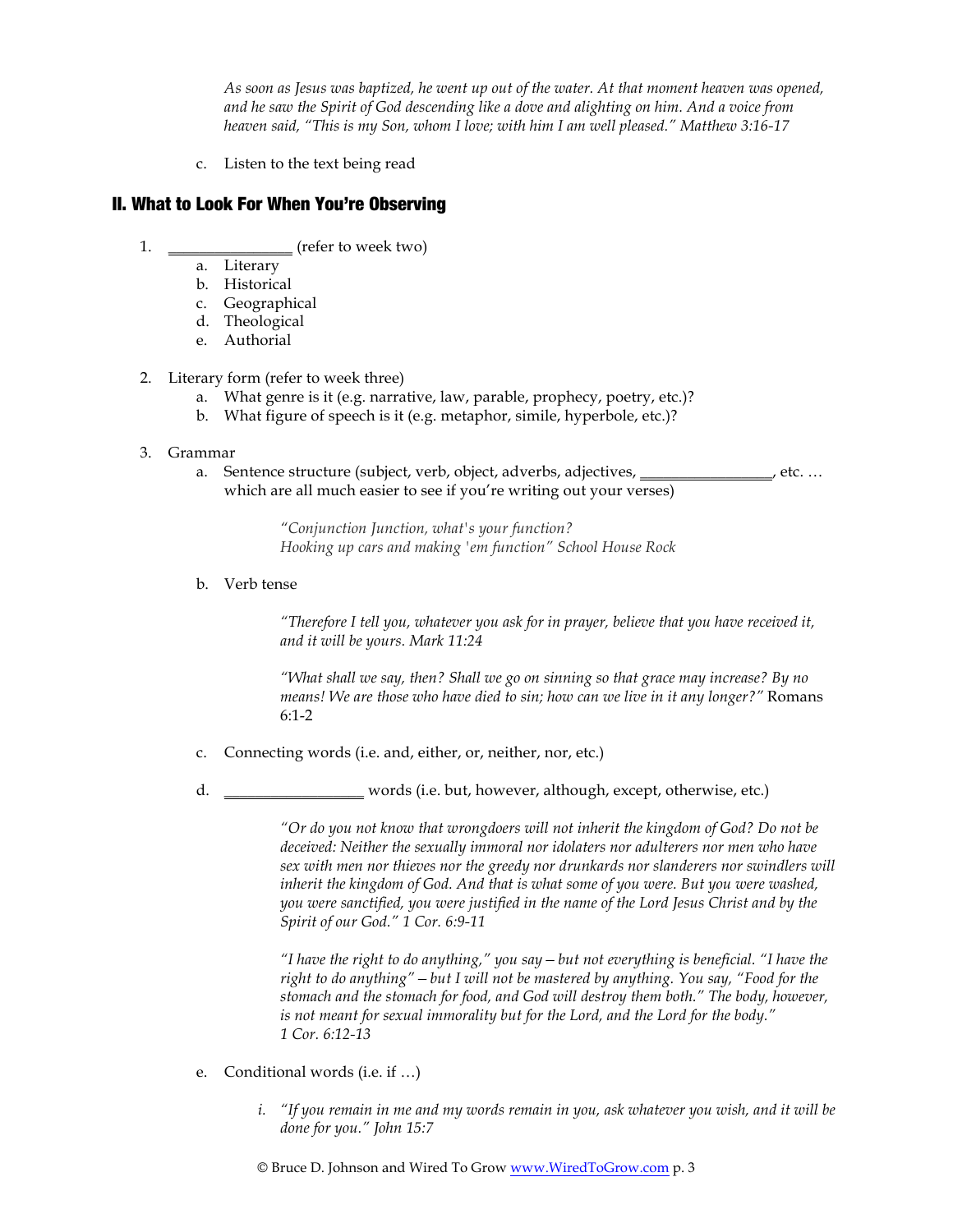f. Concluding words (i.e. therefore, since)

*"Therefore, since we are surrounded by such a great cloud of witnesses, let us throw off everything that hinders and the sin that so easily entangles. And let us run with perseverance the race marked out for us," Hebrews 12:1*

g. Purpose or \_\_\_\_\_\_\_\_\_ words (i.e. so, for this reason, so then, in order that, as a result, etc.)

*"I long to see you so that I may impart to you some spiritual gift to make you strong that is, that you and I may be mutually encouraged by each other's faith." Rom. 1:11-12*

h. Explanation words (i.e. for, because, etc.)

*"For I am not ashamed of the gospel, because it is the power of God that brings salvation to everyone who believes: first to the Jew, then to the Gentile." Rom. 1:16*

i. Comparison words (i.e. like, as, likewise, so as, too, etc.)

*"Jesus told them another parable: "The kingdom of heaven is like a man who sowed good seed in his field. But while everyone was sleeping, his enemy came and sowed weeds among the wheat, and went away." Matthew 13:24-25*

j. \_\_\_\_\_\_\_\_\_\_\_\_\_\_ words (i.e. when, now, then, awhile, at that time, after, before, etc.)

*"Don't you have a saying, 'It's still four months until harvest'? I tell you, open your eyes and look at the fields! They are ripe for harvest. Even now the one who reaps draws a wage and harvests a crop for eternal life, so that the sower and the reaper may be glad together." John 4:35-36*

4. \_\_\_\_\_\_\_\_\_\_\_\_\_\_\_\_\_\_ of key words or phrases

a. Judges

*"Then the Israelites did evil in the eyes of the Lord and ..."* Judges 2:11 (3:7, 4:1, 6:1, 10:11, 13:1)

b. Hebrews 11 – "By faith …" 20X

*"By faith Abraham, when called to go to a place he would later receive as his inheritance, obeyed and went, even though he did not know where he was going." Hebrews 11:8*

c. James – "faith" and "works/deeds"

*"What good is it, my brothers and sisters, if someone claims to have faith but has no deeds? Can such faith save them? Suppose a brother or a sister is without clothes and daily food. If one of you says to them, "Go in peace; keep warm and well fed," but does nothing about their physical needs, what good is it? In the same way, faith by itself, if it is not accompanied by action, is dead. But someone will say, "You have faith; I have deeds." Show me your faith without deeds, and I will show you my faith by my deeds. You believe that there is one God. Good! Even the demons believe that—and shudder. You foolish person, do you want evidence that faith without deeds is useless?" James 2:14-19*

- 5. Emphasis amount of space devoted to the topic or the frequency of mention (Ex. 1 vs. Ex. 3)
- 6. The line of reasoning/argument (Thesis 1, Thesis 2, Conclusion)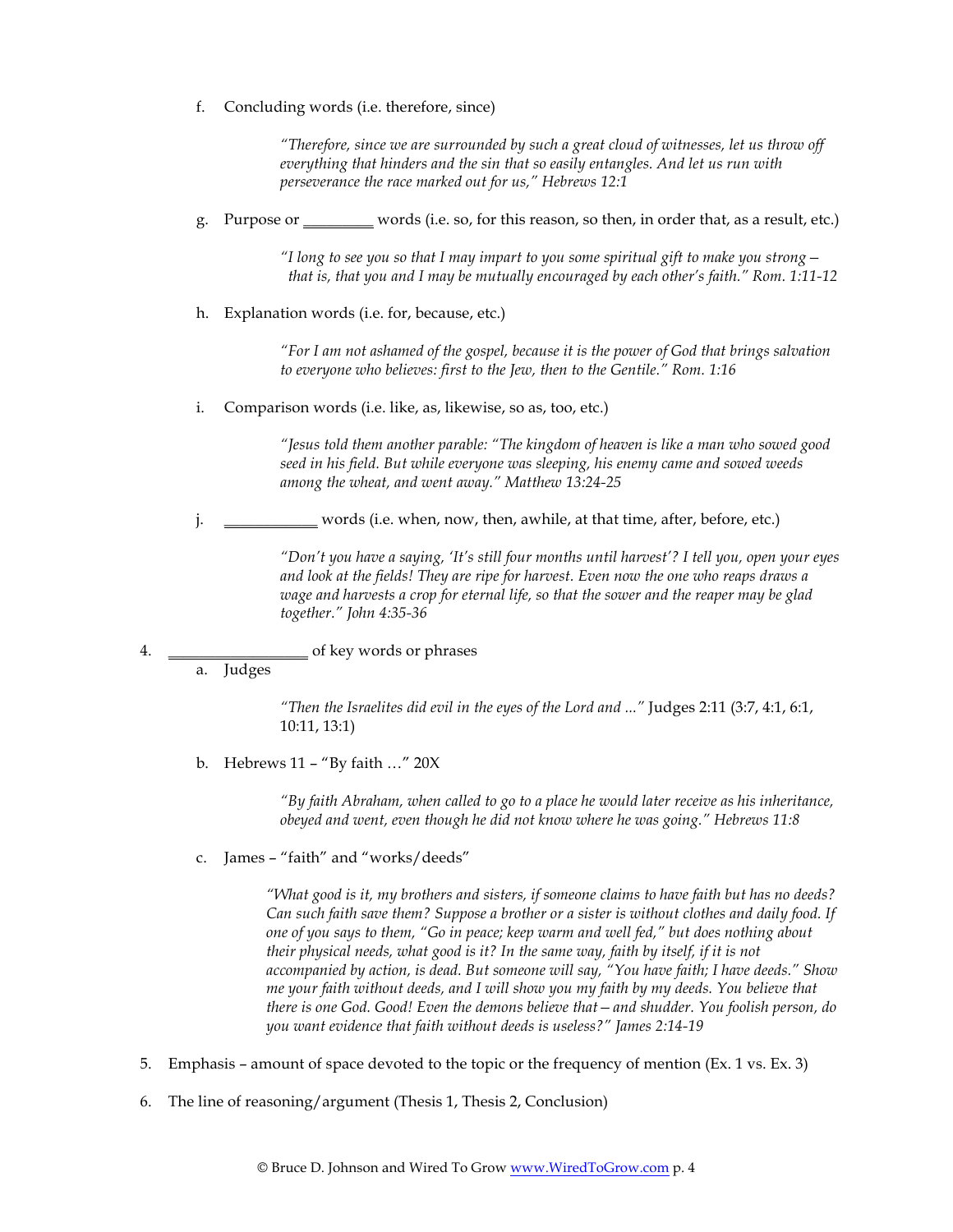*"My brothers and sisters, some from Chloe's household have informed me that there are quarrels among you. What I mean is this: One of you says, "I follow Paul"; another, "I follow Apollos"; another, "I follow Cephas"; still another, "I follow Christ." Is Christ divided? Was Paul crucified for you? Were you baptized in the name of Paul?" 1 Cor. 1:11-13*

- 7. Changes in subject matter
- 8. Anything strange or \_\_\_\_\_\_\_\_\_\_\_\_\_\_\_\_

*Abraham was the father of Isaac, Isaac the father of Jacob, Jacob the father of Judah and his brothers, Judah the father of Perez and Zerah, whose mother was Tamar, Perez the father of Hezron, Hezron the father of Ram, Ram the father of Amminadab, Amminadab the father of Nahshon, Nahshon the father of Salmon, Salmon the father of Boaz, whose mother was Rahab, Boaz the father of Obed, whose mother was Ruth, Obed the father of Jesse, and Jesse the father of King David." Matthew 1:2-6*

#### 9. Questions and answers

*"Now for the matters you wrote about: "It is good for a man not to have sexual relations with a woman." 1 Cor. 7:1*

#### 10. Commands and promises

11. Cause and effect

*"But we have this treasure in jars of clay to show that this all-surpassing power is from God and not from us. We are hard pressed on every side, but not crushed; perplexed, but not in despair; persecuted, but not abandoned; struck down, but not destroyed. We always carry around in our body the death of Jesus, so that the life of Jesus may also be revealed in our body. For we who are alive are always being given over to death for Jesus' sake, so that his life may also be revealed in our mortal body. So then, death is at work in us, but life is at work in you." 2 Cor. 4:7-12*

*"All this is for your benefit, so that the grace that is reaching more and more people may cause thanksgiving to overflow to the glory of God." 2 Cor. 4:15*

## Example

- **11** Dear friends, I urge you, as foreigners and exiles, to abstain from sinful desires, which wage war against your soul.
- **12** Live such good lives among the pagans that, though they accuse you of doing wrong, they may see your good deeds and glorify God on the day he visits us.
- **13** Submit yourselves for the Lord's sake to every human authority: whether to the emperor, as the supreme authority,
- **14** or to governors, who are sent by him to punish those who do wrong and to commend those who do right.
- **15** For it is God's will that by doing good you should silence the ignorant talk of foolish people.

© Bruce D. Johnson and Wired To Grow www.WiredToGrow.com p. 5